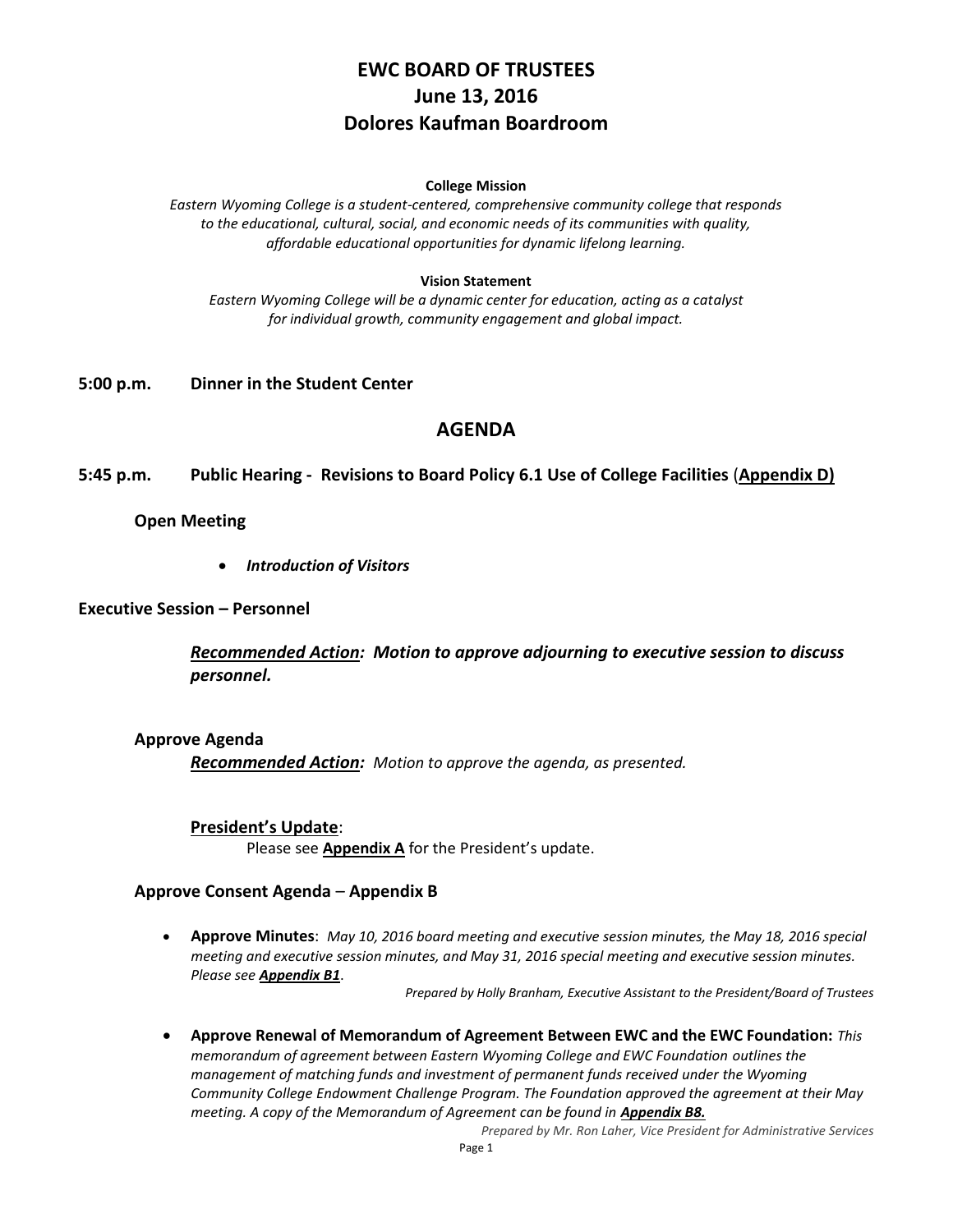**Approve North Campus Land Lease Renewal**: *Please see Appendix B12 for lease agreement between EWC and EWC Foundation that governs the College's educational use of the two-acre parcel located within the bounds of the former Hilltop Drive-In movie theatre. The land was originally donated by the Maxfield family to provide a site for the Animal Holding Facility.*

*Prepared by Mr. Ron Laher, Vice President for Administrative Services*

 **Approve Renewal Lease Agreement for Hinkley Property**: *Please see Appendix B16 for the lease agreement between EWC and EWC Foundation. The format is similar to the other North Campus lease. The payment amount was established at the time the property was purchased (in 2004) so that a 6% rate of return is generated on the investment in land made by EWC Foundation (\$1,672.85 per month). EWC utilizes the 14-acre property as pasture for livestock in its Veterinary Technology and Ag/Livestock Judging Programs.*

*Prepared by Mr. Ron Laher, Vice President for Administrative Services*

- **Approve Lancer Club Agreement**: *The Lancer Club agreement is up for renewal and the only significant change is no end date has been included in the agreement. Either party may terminate the agreement upon 30 days written notice to the other party. Please see Appendix B18 for details. Prepared by Holly Branham, Executive Assistant to the President/Board of Trustees*
- **Approve Renewal of Goshen County Fair Association Facility Usage Contract**: *For FY-16 EWC agreed to pay Goshen County Fair Association a fee of \$12,000 for use of the Pavilion and the Outdoor Arena. The renewal agreement requests an increase of \$3,000 for a total of \$15,000 for FY-17. Complete details of the contract can be found in Appendix B19.*

*Prepared by Holly Branham, Executive Assistant to the President/Board of Trustees*

- **Approve Renewal of Campus Resource Officer Agreement**: *The only change to this agreement is the*  date has been changed for this fiscal year. The complete agreement can be found in **Appendix B20**. *Prepared by Holly Branham, Executive Assistant to the President/Board of Trustees*
- **Approve Agreement with Banner Health for Trainer Services:** *This agreement will allow the Banner Health (dba Community Hospital) to provide athletic training services to the student athletes of Eastern Wyoming College through June, 2019. Banner Health will provide a full-time certified athletic trainer (ATC) from Torrington Community Hospital who will be exclusively responsible to the EWC Athletic Department for practices and games. Banner will serve as the exclusive provider of team rehabilitation/athletic training services at all College athletic events. These services will include taping/treatment of athletes prior to an event, evaluation/consultation following an injury and evaluation/consultation services with appropriate referral for Physical Therapy, Medical Doctor or follow-up with the ATC to be determined. EWC will provide the facilities, equipment and supplies for its part of the agreement and will issue the trainer the necessary ID, keys and appropriate access to the EWC facilities. Other EWC responsibilities include: a) Appropriate sponsorship signage on posters and on the EWC Athletics home page; b) Exclusive naming rights to the EWC athletics training room (to be named "Banner Health Sports Training"; and c) two public address advertisements at every home athletic event in the Verl Petsch, Jr. gymnasium. This agreement replaces the one with the Orthopaedic and Spine Center of the Rockies (OCR) which is due to expire on June 18, 2016 and has been reviewed by the EWC legal counsel. The current agreement considers the concern brought up by Trustees on May 31 and has been accordingly amended.*

*Prepared by Dr. Rex Cogdill, Vice President for Student Services*

*Trustees, please feel free to contact Dr. Patterson prior to the board meeting regarding any questions concerning the consent agenda.*

#### *Recommended Action: Motion to approve the consent agenda, as presented.*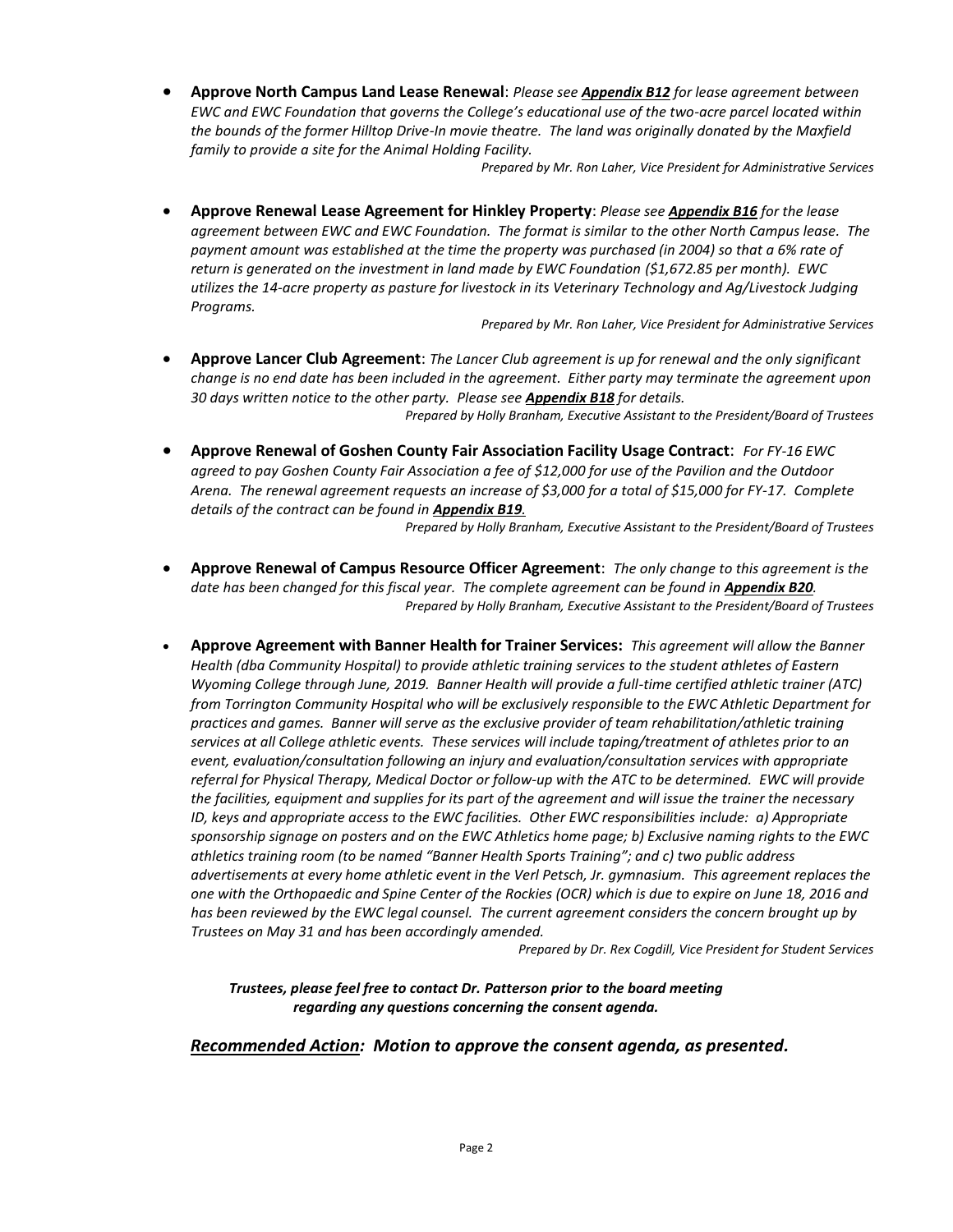## **Approve Budget Efficiencies Plan – Part 2**

## *Recommended Action: Motion to approve part 2 of the budget efficiencies plan as developed by the administration.*

### **Approve Reduction in Force Plan**

### *Recommended Action: Motion to approve the Reduction in Force plan.*

### **Approve Financial Report**

Please see **Appendix C** for the written financial report. *Prepared by Mr. Ron Laher, Vice President for Administrative Services*

## *Recommended Action: Motion to approve the financial report, as presented.*

### **Approve Final Reading for Board Policy 6.1 Use of College Facilities**

We are requesting the Board consider the revisions to the Use of College Facilities Policy as presented in **Appendix D**. The changes to the policy are being proposed in order to provide uniformity in the use of college facilities for both the Torrington and Douglas Campuses. *Presented by Mr. Ron Laher, Vice President for Administrative Services*

## *Recommended Action: Motion to approve on final reading the revisions to Board Policy 6.1 Use of College Facilities, as presented.*

### **Approve Granting Emeritus Status to Donna Charron, Jan Lilletvedt, and Rick Vonburg**

The Curriculum and Learning Council, with Dr. Patterson's approval, is recommending Donna Charron, Jan Lilletvedt, and Rick Vonburg be granted Emeritus Status. Emeritus Status provides the same privileges awarded benefitted personnel in the areas of EWC tuition waivers, fitness center waivers, bookstore discounts, cosmetology discounts, and athletic event passes. *Prepared by Holly Branham, Executive Assistant to the President and Board of Trustees*

## *Recommended Action: Motion to approve granting Emeritus Status to Donna Charron, Jan Lilletvedt, and Rick Vonburg, as presented.*

## **Approve Appointment of Neal Sherbeyn to the Position of Fitness Center Director/Men's Basketball Coach**

Per Board Policy 3.2 the Selection Committee recommends, with Dr. Patterson's approval, the Board of Trustees approve appointment of Neal Sherbeyn as listed above. Mr. Sherbeyn holds a BS in Kinesiology from Western State College of Colorado, 1994; 9 graduate-level credit hours towards Master's degree. He is certified by the 1) American Council on Exercise; and 2) AHA Health Care Provider (Adult & Child CPR with AED and Basic First Aid), has experience as a College Head Coach and Assistant Coach; Fitness Center Director; Physical Therapy; High School Assistant Coach; Exercise Specialist, three-sport college student-athlete & Professional athlete. There were 83 total applicants: 6 invited, 5 scheduled, 4 interviews conducted; Selection Committee unanimous consent.

*Prepared by Mr. Ed Meyer, Director of Human Resources*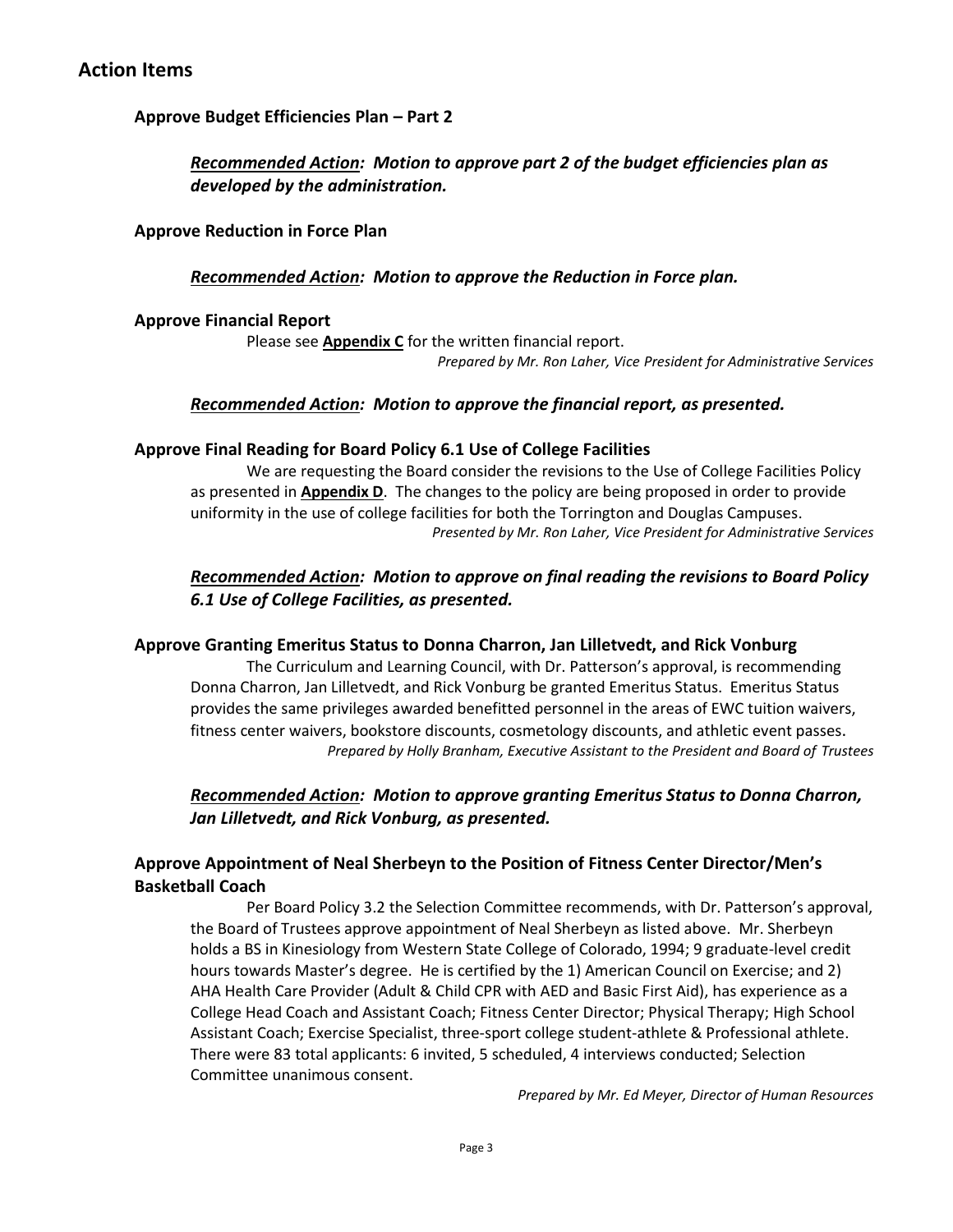*Recommended Action: Motion to approve the appointment of Neal Sherbeyn to the position of Fitness Center Director/Men's Basketball Coach, as presented.*

## **INFORMATION ITEMS**

### **Student Services Update**:

Please see **Appendix E** for the Student Services update.

*Prepared by Dr. Rex Cogdill, Vice President for Student Services*

### **Academic Services Update**:

Please see **Appendix F** for the Academic Services update.

*Prepared by Dr. Michelle Landa, Vice President for Academic Services*

o **Adult Education Program Review:** Please see **Appendix G** for the program review.

### **Construction Projects Update**:

Please see **Appendix H** for a list of projects.

*Prepared by Mr. Ron Laher, Vice President for Administrative Services and Mr. Keith Jarvis, Director of Physical Plant*

#### **Human Resources Update**:

- Appointment Letters & Salary Info Sheets
- Math Instructor, Data Analyst, Criminal Justice Instructor
- 6x Adjunct Instructors
- ESL Instructor

*Prepared by Mr. Ed Meyer, Director of Human Resources*

### **Institutional Development Update**:

The Board will be provided with an update on the Western Writers of America event to be held on Campus.

*Prepared by Mr. John Hansen, Director of Institutional Development*

### **Revised Administrative Rules**:

### **Administrative Rule 6.1.1 Use of College Facilities**:

Changes to the Administrative Rule include the new utilities fee charge and aligns the Torrington and Douglas Campuses as it relates to the use of college facilities. Please see **Appendix I** for the final changes to the Administrative Rule.

### **Trustee Topics**

- o Report on May 19 & 20 Joint Retreat
- o Report on June 2 & 3 Governance Institute on Student Success

### **Adjournment**